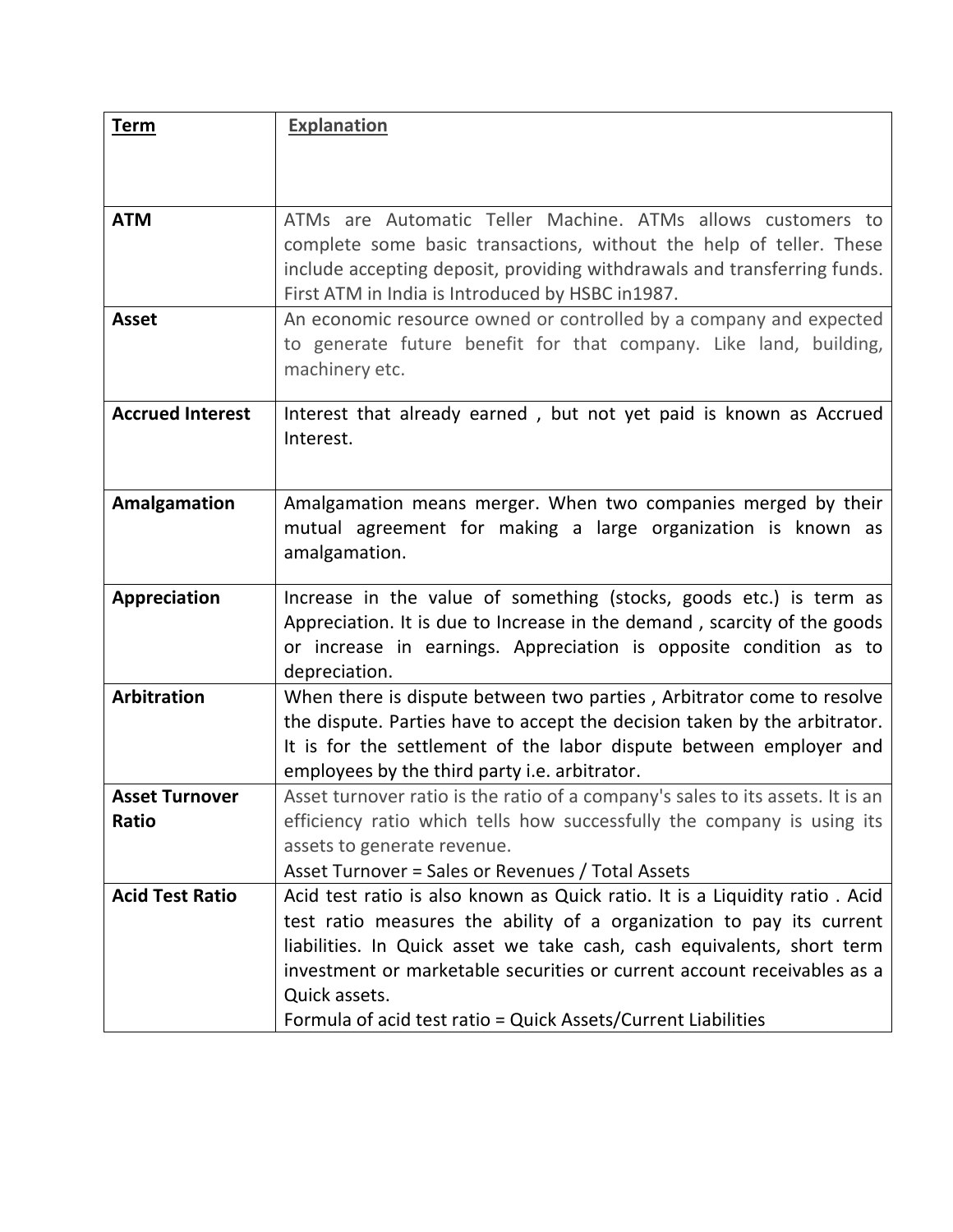| American<br><b>Depository</b><br><b>Receipt (ADR)</b><br><b>Asset</b><br><b>Management</b><br><b>Company (AMC)</b> | American Depository Receipt is a certificate Which is issued by US Bank<br>to a Non - US Company For their (Non US Company) shares. ADRs can<br>be traded in the US Stock market. It is a negotiable instrument and<br>holder of ADRs get the benefit like a stock holder<br>These companies are specialize to the recovery of the assets on the<br>behalf of banks or other financial institutions. The non-performing assets<br>can be assigned to AMC for the recovery purpose by the banks. |
|--------------------------------------------------------------------------------------------------------------------|-------------------------------------------------------------------------------------------------------------------------------------------------------------------------------------------------------------------------------------------------------------------------------------------------------------------------------------------------------------------------------------------------------------------------------------------------------------------------------------------------|
| <b>Annuity</b>                                                                                                     | Annuity is a type of payment at fixed intervals for a certain period or<br>lifetime to a person who deposits some money in installments or lump<br>sum. The amount which is paid back is includes principal and interest.                                                                                                                                                                                                                                                                       |
| <b>Bouncing of a</b><br><b>Cheque</b>                                                                              | When there is not sufficient balance in the account of the customer who<br>issued the cheque is return by the bank to the customer address. This is<br>termed as Bouncing of cheque.                                                                                                                                                                                                                                                                                                            |
| <b>Beneficiary</b>                                                                                                 | A beneficiary can be a person or entity who is entitled to take the<br>benefits on the behalf of some other person or entity.                                                                                                                                                                                                                                                                                                                                                                   |
| <b>Bonds</b>                                                                                                       | A instrument in which a person lends money to a corporate for a definite<br>period of time at a fixed interest rate. Bonds are used by corporates or<br>government to raise money.                                                                                                                                                                                                                                                                                                              |
| <b>Bank ombudsman</b>                                                                                              | Bank ombudsman is the authority to solve the complaint of the<br>customers against any banks. This scheme covers all scheduled banks,<br>co-operative and the RRBs. If customer is not satisfied with the decision<br>of the bank ombudsman then they can forward their complain to the<br>Deputy Governor of RBI.                                                                                                                                                                              |
| <b>Bankruptcy</b>                                                                                                  | If an organization is unable to pay debt then this condition is known as<br>bankruptcy. This means organization has become insolvent and there for<br>can't pay their obligations.                                                                                                                                                                                                                                                                                                              |
| <b>Bancassurance</b>                                                                                               | Selling of the Different types of the insurance products (Life policies,<br>non-life policies, car insurance, medical policies etc.) as corporate agents<br>by the banks through their branches is known as bancaassurance.                                                                                                                                                                                                                                                                     |
| <b>Bear Market</b>                                                                                                 | A situation when price of securities in the stock market are generally<br>declining is known as bear market.                                                                                                                                                                                                                                                                                                                                                                                    |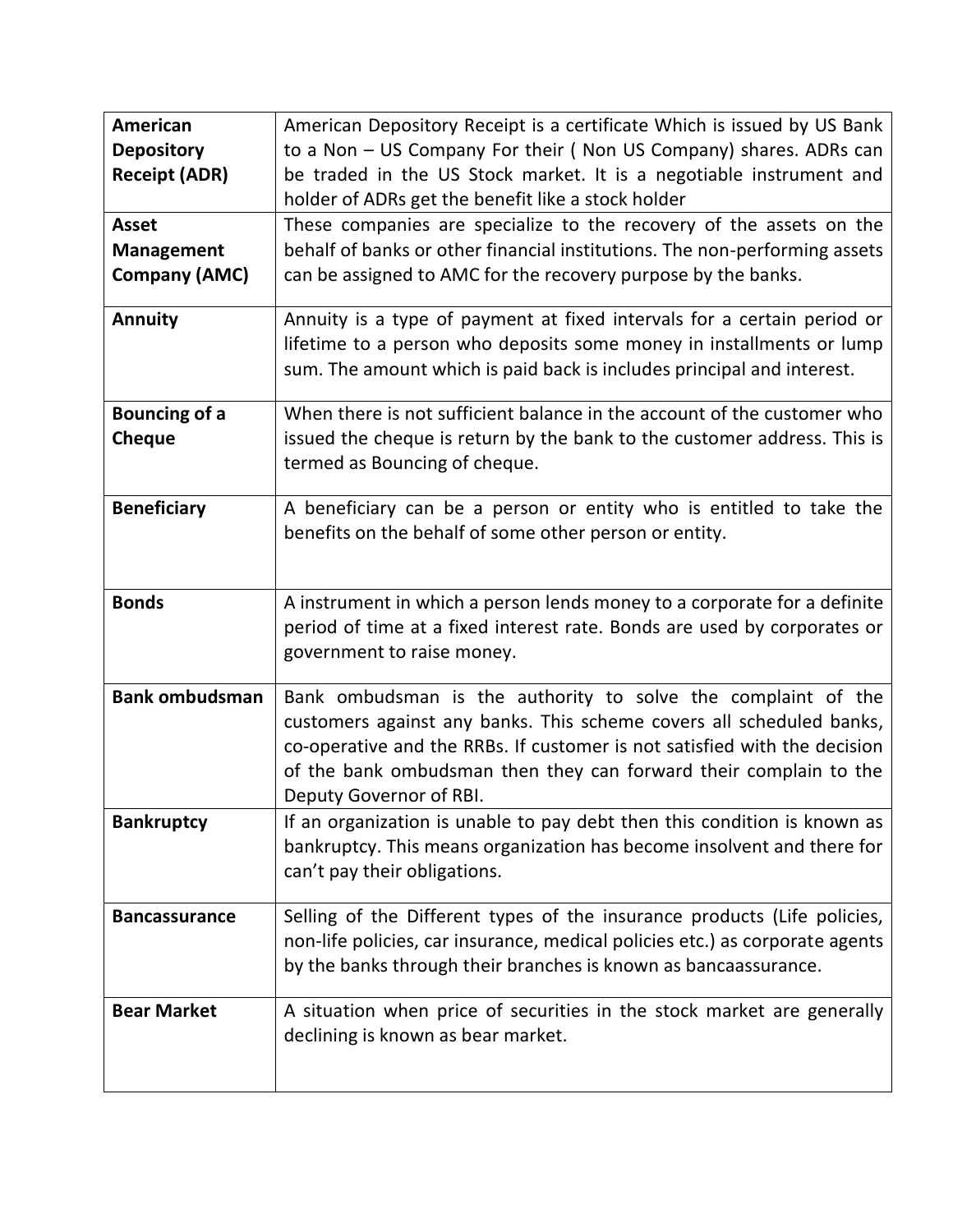| <b>Bank Rate</b>                   | It is a rate at which RBI lends money to commercial banks without any<br>security. It is used for Long Term Borrowing. Bank rate is not the main<br>tool to control money supply. Repo Rate is the main tool to Control |
|------------------------------------|-------------------------------------------------------------------------------------------------------------------------------------------------------------------------------------------------------------------------|
|                                    | Money Supply. Penal rates are linked with Bank rate.                                                                                                                                                                    |
| <b>Balance of</b><br>Payment (BOP) | Balance of payments is statement of economic transactions of a country<br>with rest of the world. The balance of payment classifies these<br>transaction in two accounts – the current account and capital account.     |
| <b>Balance of Trade</b>            | The difference between the value of exports and imports of a country is<br>known as Balance of payment. If difference between exports and<br>imports are positive then it is favorable balance of trade and vice versa. |
| <b>Balance Sheet</b>               | Balance Sheet is a statement a company showing the assets and<br>liabilities of the business on a particular date. Balance Sheet is helpful to<br>determining the financial position of the business.                   |
| <b>Black Money</b>                 | The money which is concealed from tax authorities and illegally obtained<br>is known as black money. It is uncounted money.                                                                                             |
| <b>Bull Market</b>                 | Bull market is a situation of market where speculators buy shares by<br>hoping of the rise of price in near future and then resale those share to<br>earn profit.                                                       |
| <b>Capital Reserves</b>            | This is also known as undistributed reserve. It is a part of the company<br>profit which is not paid out as dividends to the shareholders.                                                                              |
| <b>Capital</b>                     | Capital is money or wealth needed to produce goods and used to<br>generate income by investing them in some other source. Business<br>capital comes mainly from two sources - Debt and equity.                          |
| <b>Capital Gain</b>                | An increase in the value of the capital asset which gives high price as<br>than before is termed as capital gain.                                                                                                       |
| <b>Cheque</b>                      | Cheque is a bill of exchange. Cheque is a order to bank to pay stated<br>amount in the cheque from the drawer account. Cheque is always<br>payable on demand.                                                           |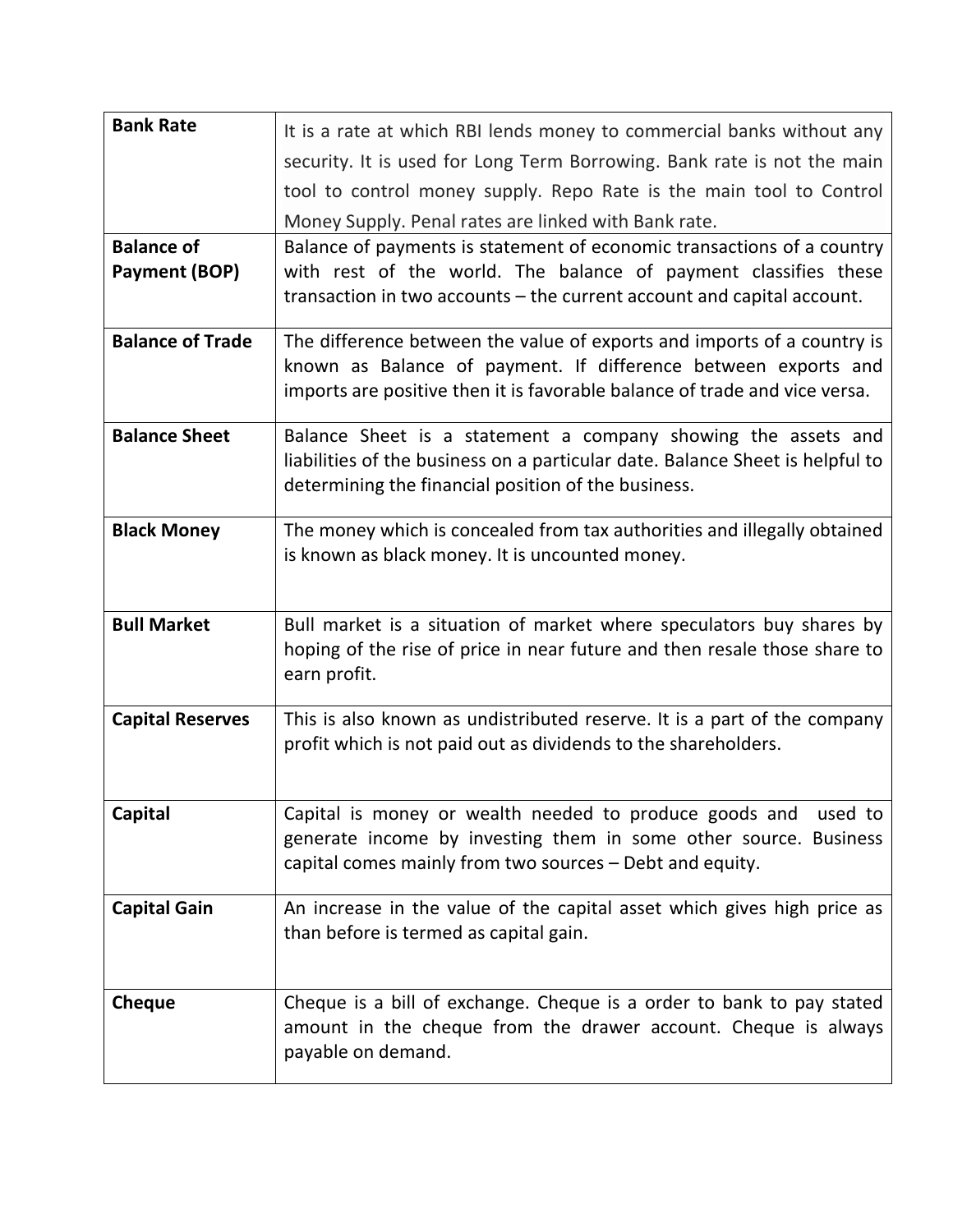| Cheque<br><b>Truncation</b>                   | Cheque truncation is system to stopping the physical moment of the<br>cheque. In this system scan copy (electronic image) of cheque is used for<br>the clearing purpose of cheque.                                                                                                                                      |
|-----------------------------------------------|-------------------------------------------------------------------------------------------------------------------------------------------------------------------------------------------------------------------------------------------------------------------------------------------------------------------------|
| <b>Core Banking</b><br><b>Solutions (CBS)</b> | Centralized Online real Time Exchange (CORE) is system where banks<br>and their branches are interconnected for fast communication.                                                                                                                                                                                     |
| <b>Cash Flow</b>                              | Movement of cash (cash equivalents) or incoming or outgoing of cash<br>from different operations in an organization is called as cash flow. cash<br>flow is the difference in amount of cash available at the beginning of a<br>period (opening balance) and the amount at the end of that period<br>(closing balance). |
| <b>Current Account</b>                        | Current account is only open for the business purpose. There is no limit<br>of numbers of withdrawals from this type of account. No interest is<br>given in this account.                                                                                                                                               |
| <b>Creditworthiness</b>                       | It is ability of the borrower to repay the loan amount with interest as per<br>agreed terms and conditions to the lender.                                                                                                                                                                                               |
| <b>Cash Reserve</b><br><b>Ratio (CRR)</b>     | CRR is a monetary policy instrument used by RBI to control the supply of<br>money. Banks have to keep some percentage of NDTL (Net Demand and<br>Time Liability) with RBI this is known as CRR. The RBI have Authority to<br>change the CRR Rate.                                                                       |
| <b>Certificate of</b><br>deposits             | Certificate of deposits is a money market negotiable instrument. It is<br>generally issued for 7 days to 1 year. Minimum deposit amount in<br>certificate deposits is rupees 1 Lakh.                                                                                                                                    |
| <b>Debit Card</b>                             | Debit card is a plastic card issued by banks to customers to withdraw<br>money electronically from their account without visiting the branch.<br>Many bank issued Debit-Cum-Atm card.                                                                                                                                   |
| <b>Debentures</b>                             | Debentures is a long term debt instrument issued by corporate to<br>borrow money. A debentures holder gets fixed amount of interest.                                                                                                                                                                                    |
| <b>Dividend</b>                               | Dividend is portion of profit which is distributed by the company to its<br>shareholders.                                                                                                                                                                                                                               |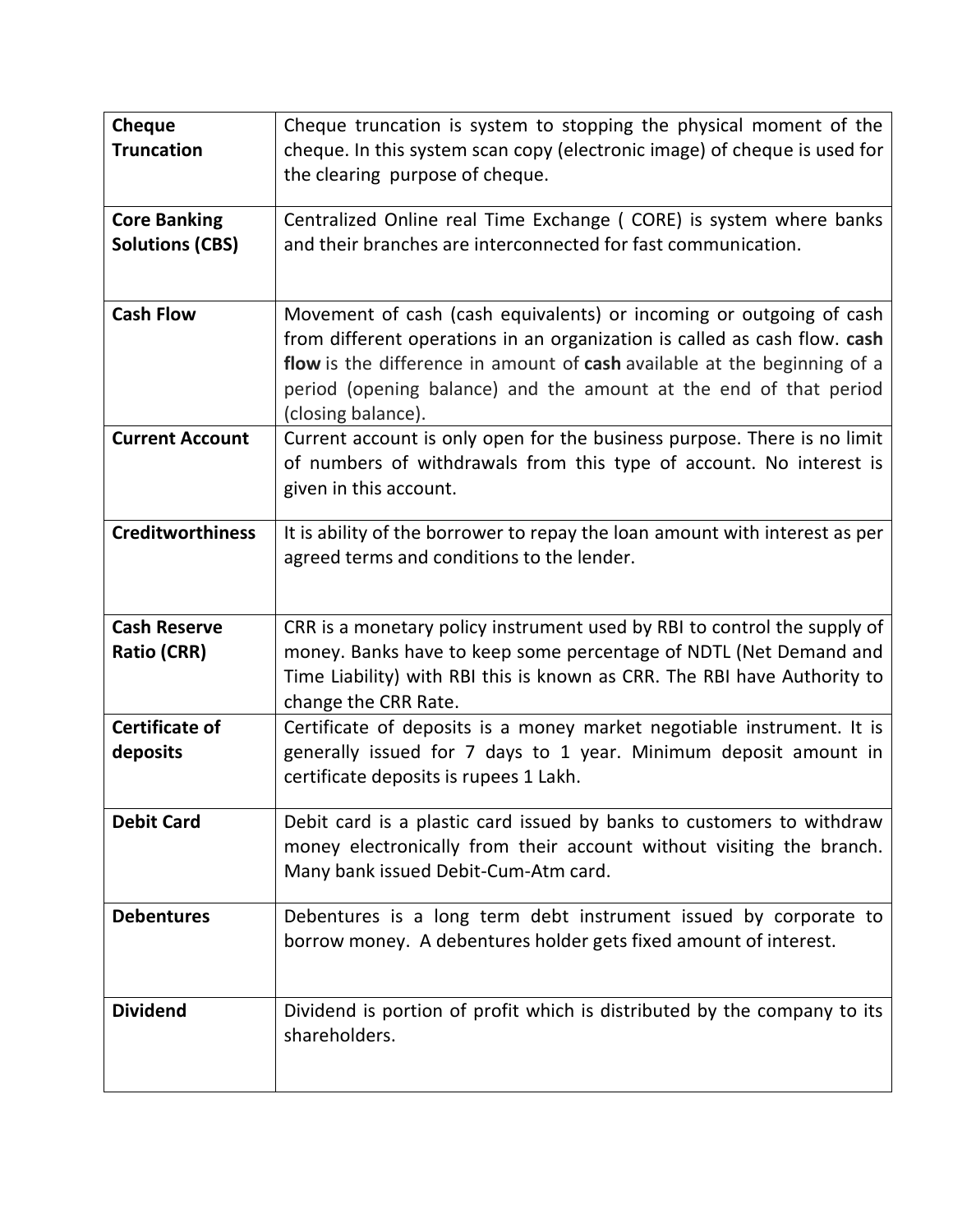| <b>Debtor</b>                                   | A person or party buy goods on credit is termed as debtor. Debtor is<br>current assets of the business.                                                                                                                                                                      |
|-------------------------------------------------|------------------------------------------------------------------------------------------------------------------------------------------------------------------------------------------------------------------------------------------------------------------------------|
| <b>Demat Account</b>                            | Converting shares into electronic form and an electronic place where<br>they are keep is known as demat account. Investor can buy or sell their<br>shares by the help of demat account.                                                                                      |
| <b>Dishonour of</b><br>Cheque                   | When a cheque is not paid by the paying banker due to some reason<br>stated memo on the cheque is termed as dishonor of cheque.                                                                                                                                              |
| <b>Depreciation</b>                             | Gradually decreasing in the value of the fixed asset due to its wear and<br>tear is known as depreciation.                                                                                                                                                                   |
| <b>Direct Tax</b>                               | The impact and incidence of direct tax fall on the same person. Shifting<br>of direct tax is not possible Income Tax is a example of direct tax.                                                                                                                             |
| <b>Endorsement</b>                              | When backside of a negotiable instrument contains signed by the holder<br>or an order to transfer the title to some other person, this is called as<br>endorsement                                                                                                           |
| <b>Electronic Fund</b><br><b>Transfer (EFT)</b> | Transfer Funds in electronic form is termed as EFT (Electronic Fund<br>Transfer). EFT gives facility to banks to exchange information between<br>them. Even one branch of bank can transfer information to branch of<br>another bank by using EFT.                           |
| <b>E-Banking</b>                                | Electronic Banking is facility of banking through electronic signals. ATMs,<br>Credit Card, Debit cards transaction are the type of E Banking. Fund<br>transfer Facilities like SWIFT, RTGS, NEFT belong to this category.<br>Internet-banking is also example of E-Banking. |
| <b>Escheat</b>                                  | Acquiring of the properties of person after his death by the government<br>, in case there is no legal heir or nominee of that person then this type of<br>property is termed as Escheat.                                                                                    |
| <b>Exchange Rate</b>                            | The expression of a unit of foreign currency in relation to domestic<br>country is known as exchange rate. Exchange rate can float move up or<br>down.                                                                                                                       |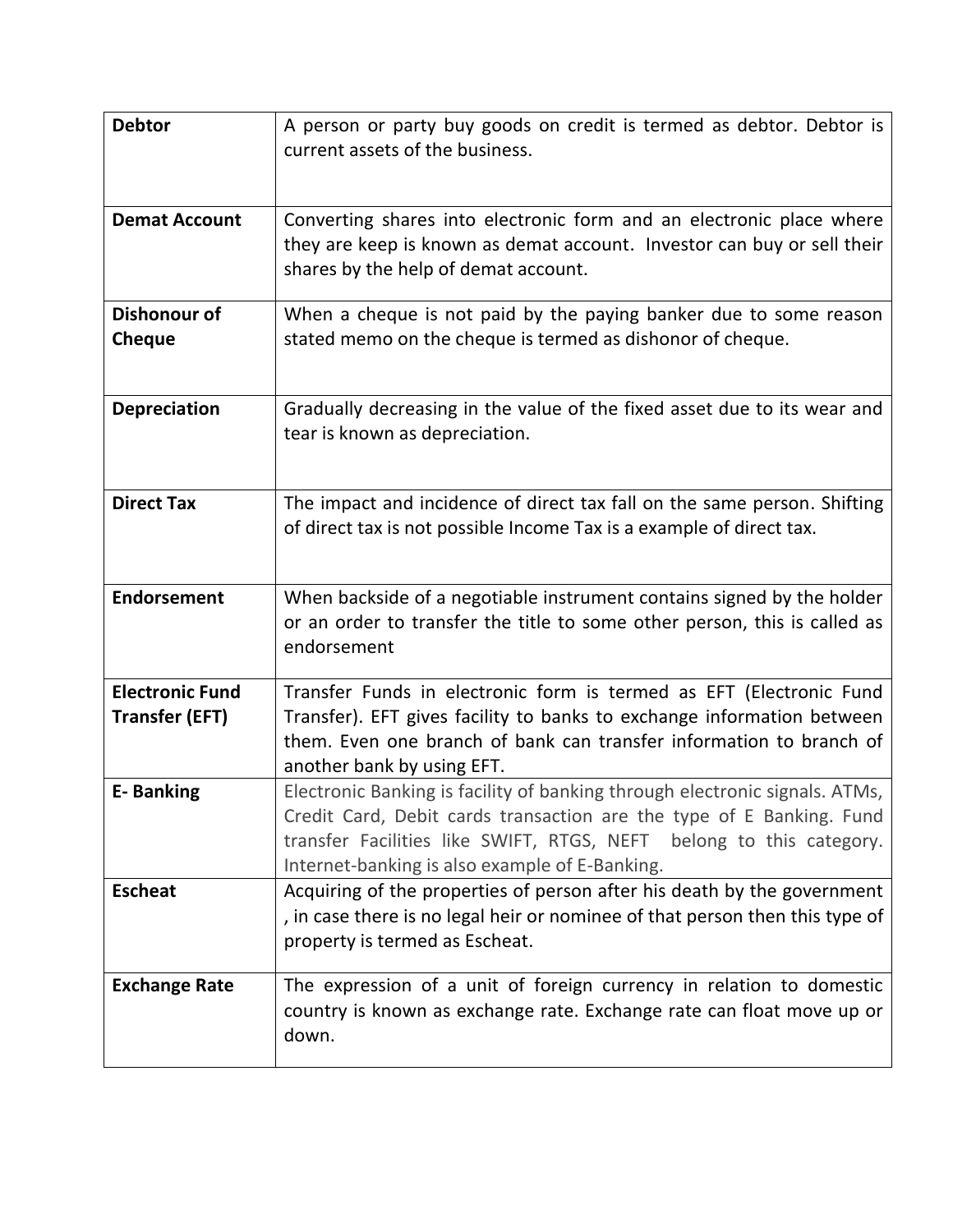| <b>Face Value</b>                            | Face value also known as Nominal value is the original value of a share<br>written or print on the share certificate.                                                                                                                                                                                                                                                                                                                                                                                                |
|----------------------------------------------|----------------------------------------------------------------------------------------------------------------------------------------------------------------------------------------------------------------------------------------------------------------------------------------------------------------------------------------------------------------------------------------------------------------------------------------------------------------------------------------------------------------------|
| <b>Fiscal Policy</b>                         | Fiscal policy refers to the changing tax rates and levels of government<br>spending to influence aggregate demand in the economy by government                                                                                                                                                                                                                                                                                                                                                                       |
| <b>Forgery</b>                               | When any type of alteration is made on a document or in negotiable<br>instrument with intention to fraud is known as forgery.                                                                                                                                                                                                                                                                                                                                                                                        |
| <b>Fund Flow</b>                             | Fund Flow is statement of change in a company net working capital<br>during a fixed period of time.                                                                                                                                                                                                                                                                                                                                                                                                                  |
| <b>GST</b>                                   | Good and Services tax is indirect tax levy on manufacture, sale and<br>consumption of goods and services at a national level. The GST regime is<br>expected to be functional from 1st April, 2016. But the bill is now stuck<br>in the Rajya Sabha, because the current government does not hold a<br>majority.                                                                                                                                                                                                      |
| Gold<br><b>Monetisation</b><br><b>Scheme</b> | The gold monetisation scheme was launched on November 5, 2015 by<br>Prime Minister Narendra Modi, to reduce bullion imports and mobilise<br>22,000 tonnes of idle gold in the country. The amount of interest rate to<br>be given is proposed to be left to the banks to decide. Both principal and<br>interest to be paid to the depositors of gold, will be 'valued' in gold. For<br>example if a customer deposits 100 gms of gold and gets 2 per cent<br>interest, then, on maturity he has a credit of 102 gms. |
| <b>GDR</b>                                   | Global Depository receipt (GDR) is a certificate issued by one country<br>number<br>of shares<br>bank<br>certain<br>held<br>against<br>a<br>in.<br>its custody but traded on the stock market<br>of<br>another<br>country.                                                                                                                                                                                                                                                                                           |
| <b>Guarantee</b>                             | If debtor or borrowers take a loan or debt and the third person or entity<br>take the responsibility on the behalf of borrowers if he fails to repay<br>debt amount then they will settle loan amount, this condition is known<br>as guarantee. It is a contract between guarantor and beneficiary.                                                                                                                                                                                                                  |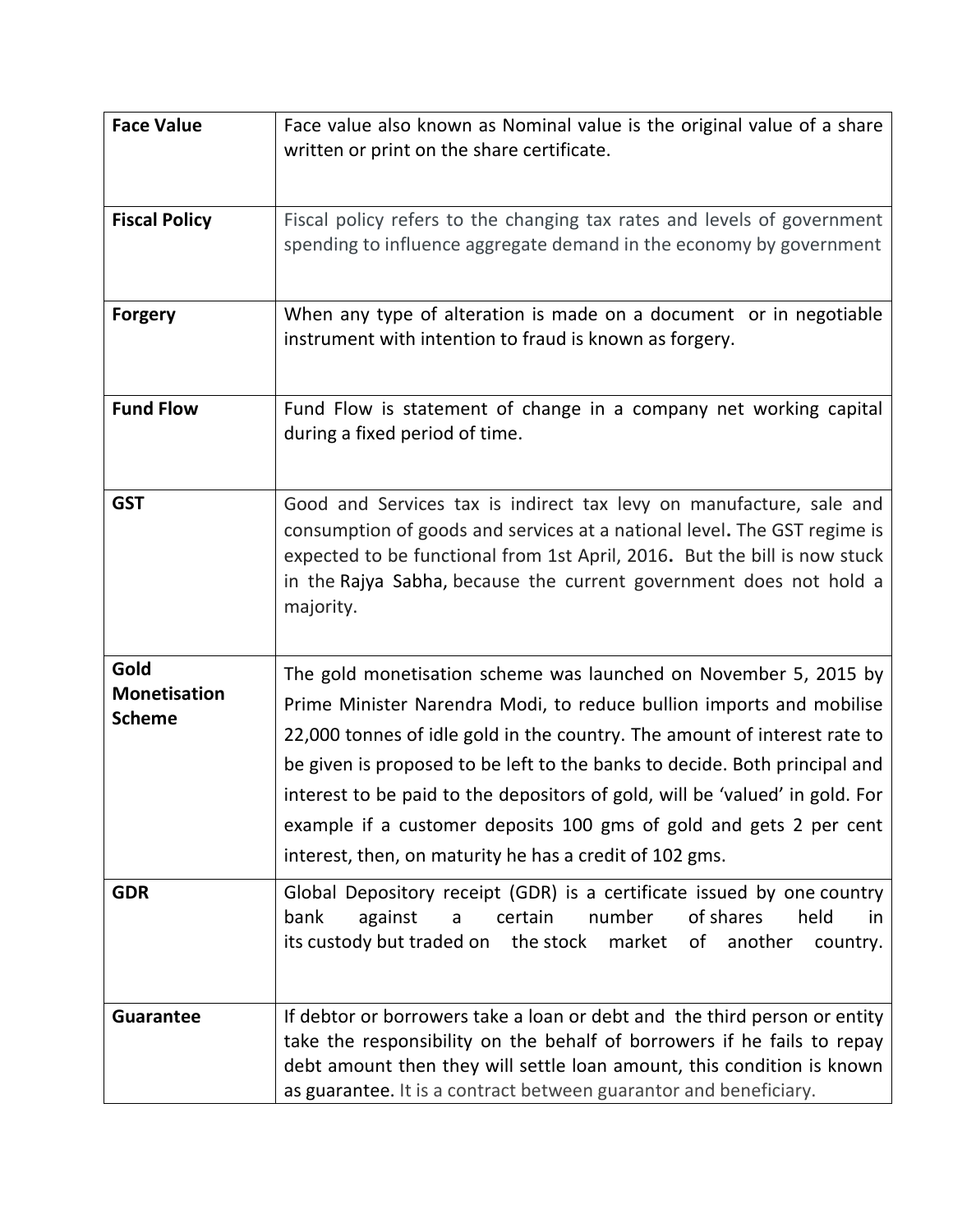| <b>Gross Domestic</b><br><b>Product (GDP)</b> | Gross Domestic Product is the monetary value of the Goods and services<br>produced within geographical Boundaries of the country during given<br>period of time.                                                                                                   |
|-----------------------------------------------|--------------------------------------------------------------------------------------------------------------------------------------------------------------------------------------------------------------------------------------------------------------------|
| Government<br><b>Bonds</b>                    | Bonds are a kind of debt instrument. It is a promise to repay borrowed<br>money after a period of time with certain rate of interest. The money<br>raised through the bonds may be used for various activities like making<br>new roads, hospitals etc.            |
| <b>Gross National</b><br><b>Product (GNP)</b> | Value of the total goods and services produced by the citizens of a<br>country during a given period of time is known as Gross National<br>Product.                                                                                                                |
| <b>Hedging</b>                                | Hedging is a method or a strategy of reducing the risk of loss caused by<br>price fluctuation in future.                                                                                                                                                           |
| <b>HDI</b>                                    | HDI is Human Development index. Three Dimensions are used in HDI $-1$ .<br>healthy life 2. Knowledge 3. Standard of living.                                                                                                                                        |
| Holder                                        | Holder means any person who is entitled to receive or recover the<br>amount due on the cheque, bill of exchange or promissory notes from<br>the parties.                                                                                                           |
| <b>Holder in due</b><br><b>Course</b>         | A person who receives a Document for value, before it was due and in<br>good faith, without notice of any defect in it, he is called holder in due<br>course.                                                                                                      |
| <b>House Hold</b><br>Income                   | Combined Income of all members of a household is house hold income.<br>It includes every form of income i.e. salaries, wages, pensions, income<br>from other sources.                                                                                              |
| <b>International</b><br><b>Banking</b>        | Banking involves more than two countries. If an Indian Bank has<br>branches in different countries like Bank of India, it is said International<br>Banking.                                                                                                        |
| Insolvent                                     | Insolvent is a person or organization who is unable to pay his debts, as<br>his liabilities are more than the assets . Courts declare such persons<br>insolvent. Banks do not open accounts of insolvent persons as they<br>cannot enter into contract as per law. |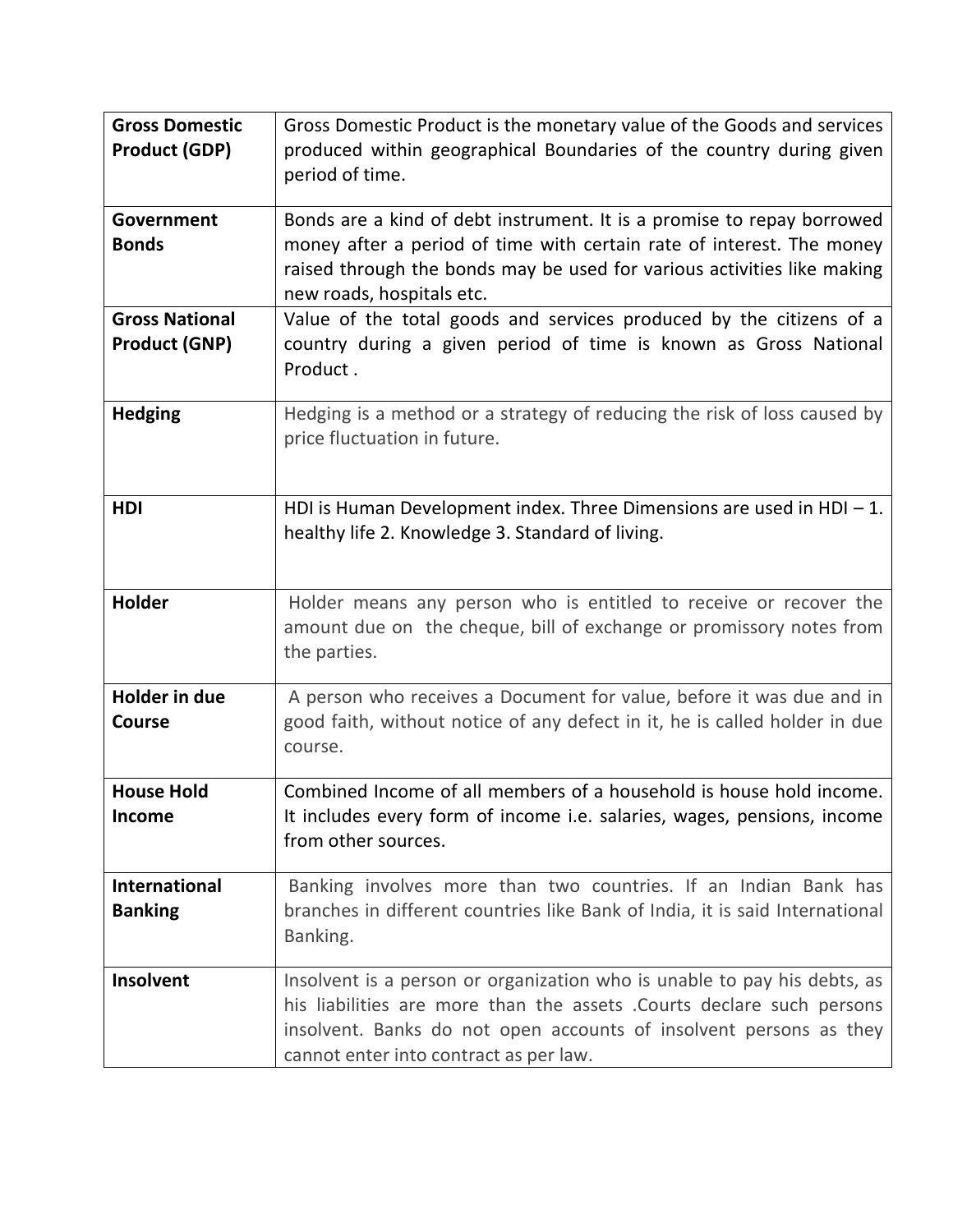| Indemnity                              | indemnity is a type of contract where the indemnifier undertakes to<br>reimburse the beneficiary from any loss arising due to his actions or<br>third party actions.                                                                                                                                                                                                                                                              |
|----------------------------------------|-----------------------------------------------------------------------------------------------------------------------------------------------------------------------------------------------------------------------------------------------------------------------------------------------------------------------------------------------------------------------------------------------------------------------------------|
| <b>International</b><br><b>Banking</b> | When Banking involves more than two nations or countries. If an Indian<br>Bank has branches in different countries like Bank of India, it is said to do<br>International Banking.                                                                                                                                                                                                                                                 |
| <b>Interest Rate</b>                   | Interest rate is the price of borrowing money. As the "renting" of money<br>creates credit, interest is the price of credit. The price of money is the<br>cost of commodity or service bought with money.                                                                                                                                                                                                                         |
| <b>IFSC</b>                            | Indian Financial System Code (IFSC) which is an eleven alpha numeric<br>character code. his code is used by electronic payment system<br>applications such as RTGS, , National Electronic Fund Transfer. The code<br>is of 11 characters. The first part is the first 4 alphabet characters<br>representing the Bank. Next character is $O(zero)$ , this is reserved for<br>future use and last six digit represents branch code. |
| <b>Internet Banking</b>                | Online is a form of electronic banking which enables customers of banks<br>to do banking transactions on the web. E-Banking, Virtual Banking is<br>also similar to the internet Banking.                                                                                                                                                                                                                                          |
| <b>Joint Account</b>                   | When two or more Person Jointly Open account with bank, this is known<br>as Joint Account.                                                                                                                                                                                                                                                                                                                                        |
| <b>Karta</b>                           | Manager of a Hindu Undivided Family (HUF) who handles the family<br>business is known as Karta. He is usually the eldest male member of the<br>Hindu Undivided Family.                                                                                                                                                                                                                                                            |
| <b>Kiosk Banking</b>                   | KIOSK Banking is a facility provided by banks where customers have no<br>need to go to the branch to make different transactions. The branch<br>itself comes to the customer's village/place where the customer can<br>make the transactions.                                                                                                                                                                                     |
| <b>KYC Norms</b>                       | KYC means "Know Your Customer". It is a process by which banks<br>obtain personal information of the customer. The objective of doing so is<br>to enable the Bank to have positive identification of its customers.<br>Mainly three proofs include in KYC. They are<br>1) Proof of identity 2) Proof of Address 3) Photograph.                                                                                                    |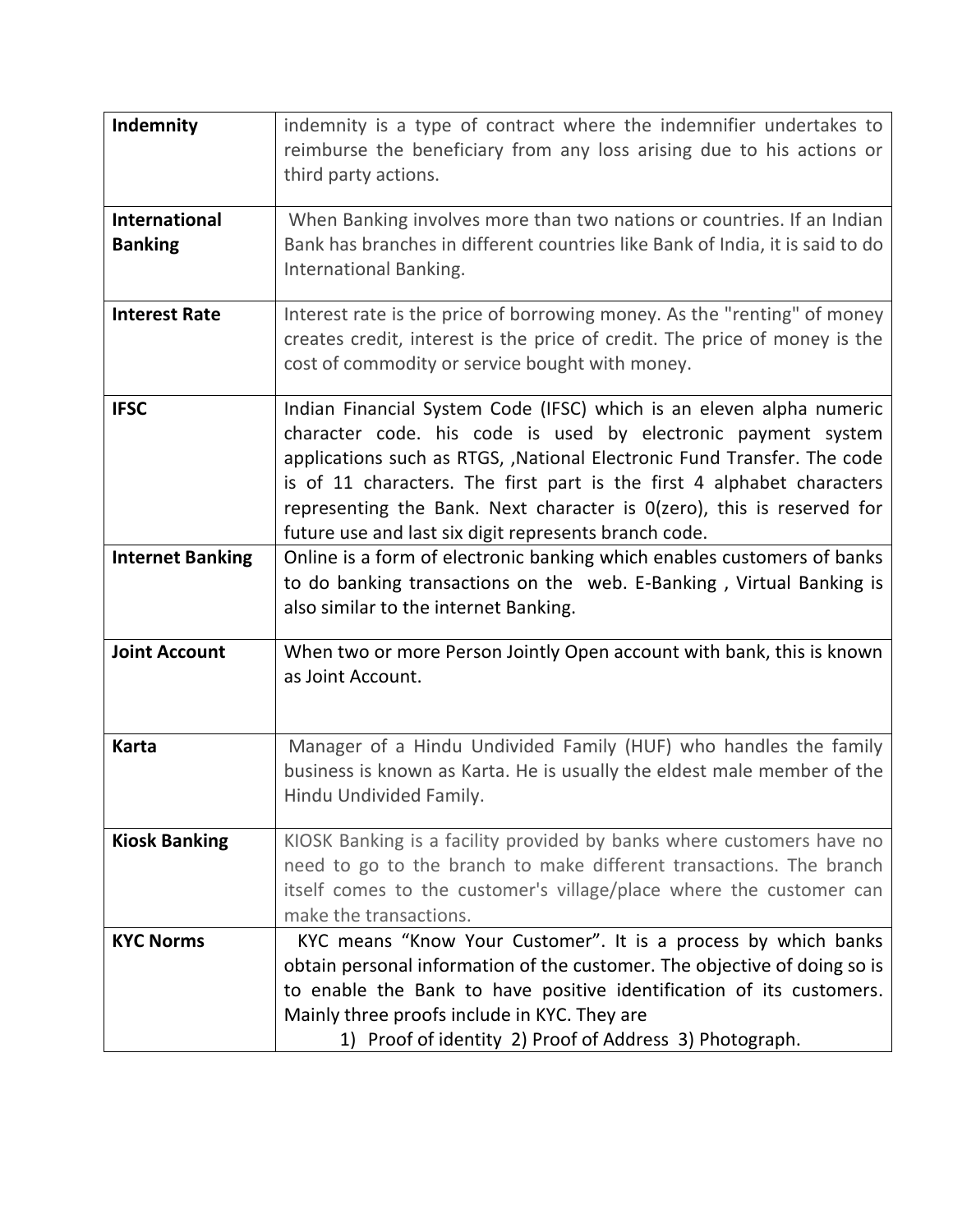| Long term Debt             | Long term debt is obligations of the organization which are due after 1<br>year. It could be in the form of Bank loan, bonds, debentures etc.                                                                                                                                              |
|----------------------------|--------------------------------------------------------------------------------------------------------------------------------------------------------------------------------------------------------------------------------------------------------------------------------------------|
| <b>Lease Financing</b>     | Financing for the business of renting houses for a fixed period of time is<br>known as Lease Financing . Leasing of a machinery for a specific period at<br>specific price is an example of Lease Financing.                                                                               |
| <b>Letter of Credit</b>    | A letter from a bank guaranteeing that a buyer's payment to a seller will<br>be received on time is known as letter of credit. If the buyer is unable to<br>make payment on the purchase, the bank will be required to cover the<br>full or remaining amount of the purchase to the party. |
| <b>Micro Finance</b>       | Micro Finance aims to assist poverty and empowerment of weaker<br>sections in India. In micro finance, very small amounts are given as credit<br>to poor in rural, semi-urban and urban areas to enable them to raise<br>their income levels and improve living standards.                 |
| <b>Maturity</b>            | Maturity is the time when a bond, insurance policy or security is matures<br>and customer is eligible to get the realizable value from that instrument.                                                                                                                                    |
| <b>Market value</b>        | The current value of an asset or any financial instrument in the market is<br>called as market value.                                                                                                                                                                                      |
| <b>Mobile Banking</b>      | M-Banking or mobile banking helps the customer to check his bank<br>balance, order a demand draft, stop payment of a cheque, request for a<br>cheque book and have information about latest interest rates.                                                                                |
| <b>Money</b><br>Laundering | When a customer uses banking channels to cover up his unlawful<br>financial activities, it is called money laundering.                                                                                                                                                                     |
| <b>Merchant Banking</b>    | When a bank provides to a customer various types of financial services<br>like accepting bills arising out of trade, providing advice, information or<br>assistance on starting new business, acquisitions, mergers and foreign<br>exchange that is known as merchant Banking.             |
| <b>Monopoly</b>            | Monopoly is a condition where only one seller in the market who<br>controls the entire market supply and no substitute of the product is<br>available in the market. Indian railway is example of monopoly.                                                                                |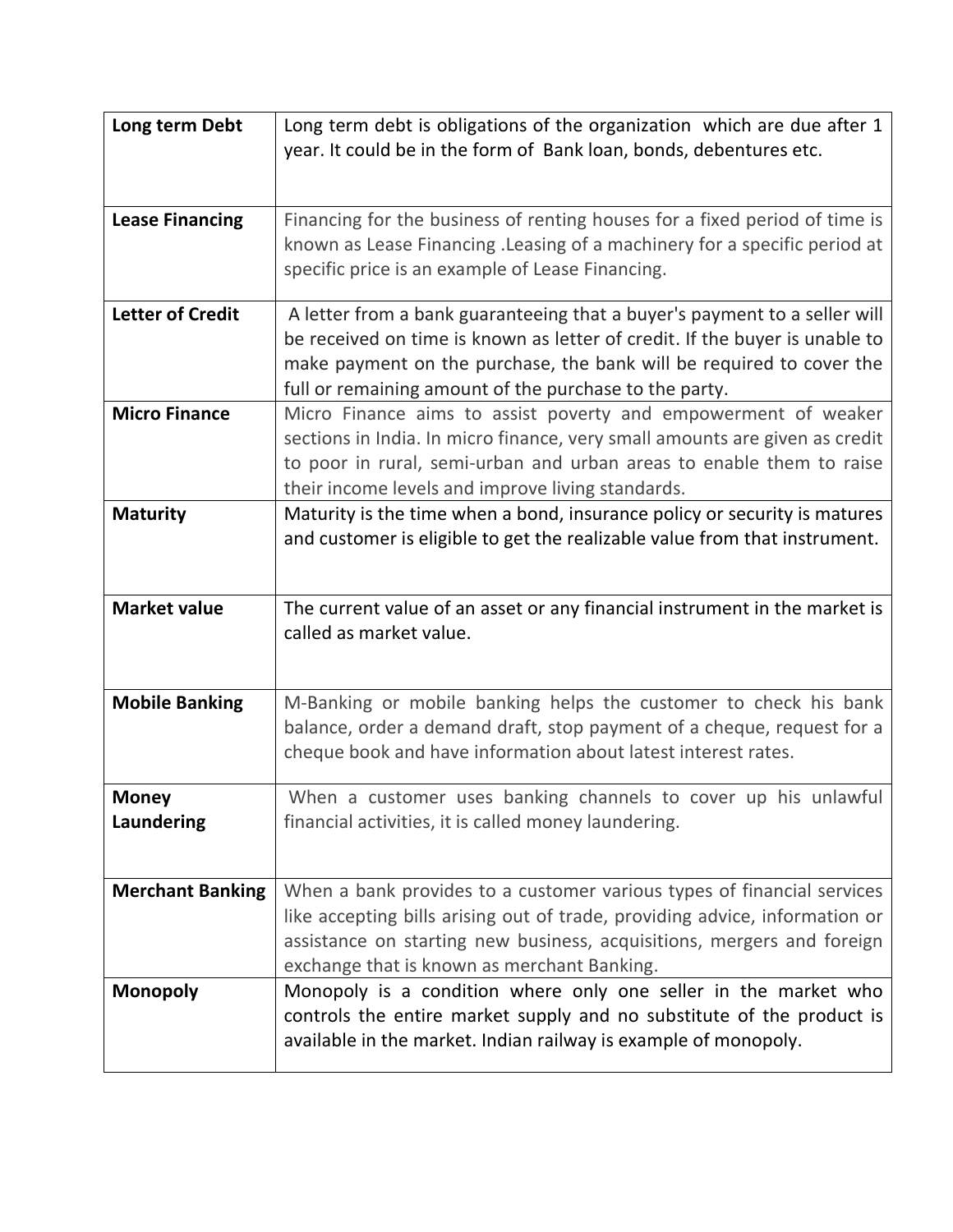| <b>Monetary Policy</b>                       | Monetary policy refers to changing the interest rate and influencing the<br>money supply by Central Bank.                                                                                                                                                                                                                                                                                                                                                                                                                                    |
|----------------------------------------------|----------------------------------------------------------------------------------------------------------------------------------------------------------------------------------------------------------------------------------------------------------------------------------------------------------------------------------------------------------------------------------------------------------------------------------------------------------------------------------------------------------------------------------------------|
| <b>Mortgage</b>                              | A mortgage is an agreement that allows a lender to seize property when<br>a borrower fails to pay.                                                                                                                                                                                                                                                                                                                                                                                                                                           |
| <b>Mixed Economy</b>                         | An economic system which have the characteristics of both Private and<br>Government Enterprises. India is a mixed economy country.                                                                                                                                                                                                                                                                                                                                                                                                           |
| <b>Multinational</b><br><b>Company (MNC)</b> | MNCs are a large scale company which has its production base in<br>several countries and the bulk of the production is produced in outside<br>nations. This company produces more overseas production than they do<br>in its parent country.                                                                                                                                                                                                                                                                                                 |
| <b>NPA Account</b>                           | If bank dues are not paid in any loan account with in specified time<br>period, then this type of account is treated as NPA Account and this<br>Amount is being treated as Non-Performing Assets.                                                                                                                                                                                                                                                                                                                                            |
| <b>Non-Performing</b><br><b>Assets (NPA)</b> | a Non-Performing asset shall be a loan or an advance where:<br>Interest or installment of principal remain overdue for a period of<br>a)<br>more than 90 days in respect of a term loan.<br>The account remains out of order for a period of more than 90<br>b)<br>days, in respect of an Overdraft / Cash Credit<br>The bill remains overdue for a period of more than 90 days in the<br>c)<br>case of bills purchased<br>Any amount to be received remains overdue for a period of more<br>d)<br>than 90 days in respect of other accounts |
| <b>NBFCs</b>                                 | A Non-Banking Financial Company (NBFC) is a company registered under<br>the Companies Act, 1956 engaged in the business of loans and advances,<br>acquisition of shares/debentures etc. NBFCs can not accept demand<br>deposits.                                                                                                                                                                                                                                                                                                             |
| <b>NEFT</b>                                  | National Electronic Funds Transfer (NEFT) is a nation-wide electronic<br>payment system. By NEFT one can transfer funds from a bank branch to<br>any individual or corporate having a bank account with any bank branch<br>with in India. There is no limit $-$ either minimum or maximum $-$ on the<br>amount of funds that could be transferred using NEFT. However,<br>maximum amount per transaction is limited to Rs.50,000/- for cash-<br>based remittances within India and also for remittances to Nepal.                            |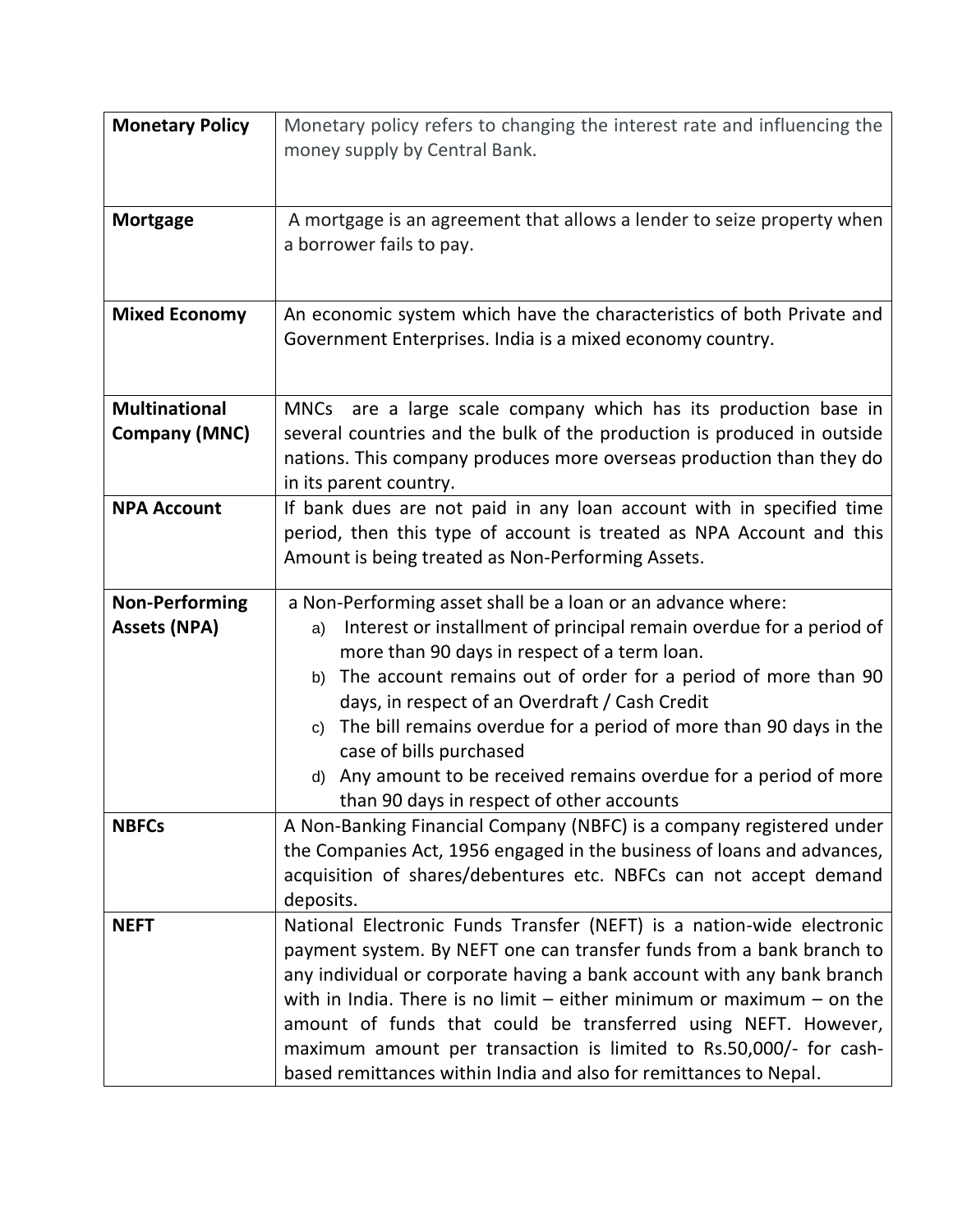| <b>Non-Resident</b>                 | A person who is not considered a resident of a country for tax purposes<br>is called as Non-Resident. A person who is not a resident of India is a<br>non-resident.                                                 |
|-------------------------------------|---------------------------------------------------------------------------------------------------------------------------------------------------------------------------------------------------------------------|
| <b>Net Income</b>                   | If the total income in a period of a organization is deducted from<br>all expenses during the same period is known as Net income of the<br>Organization.                                                            |
| <b>Negotiation</b>                  | Negotiation means an act of transferring of a money instrument from<br>one person to another person in the course of business.                                                                                      |
| Oligopoly                           | An oligopoly is an economic market whereby a small number of<br>companies generate and control the entire supply of a good or service.                                                                              |
| <b>OTP</b>                          | One Time Password (OTP) is an additional security measure for<br>authentication for all credit and debit card payment transactions made<br>on IVR (interactive voice response) systems i.e. transactions on mobile. |
| <b>Online Banking</b>               | Online Banking allows the customers of the banks to conduct banking<br>transactions on the Website of the bank. Virtual Banking is also known<br>as Online Banking.                                                 |
| <b>Overdraft</b>                    | It is a credit facility given by bank to a account holder. Overdraft facility<br>provide excess withdraw to the account holder on a nominal charge.                                                                 |
| <b>Plastic Money</b>                | Debit Cards , Credit Cards, ATM Cards (Visa, Master Cards etc.) are<br>known as plastic money. These cards are like money enable us to get<br>goods and services.                                                   |
| Pledge                              | A bailment of goods for security purpose for payment of a debt. for<br>example- pledge of stock by a borrower to a banker for a credit limit.<br>Pledge can be made in movable goods only.                          |
| <b>Public Sector</b><br><b>Bank</b> | A bank in which Government acquired fully or partly share is called as<br><b>Public Sector Banks.</b>                                                                                                               |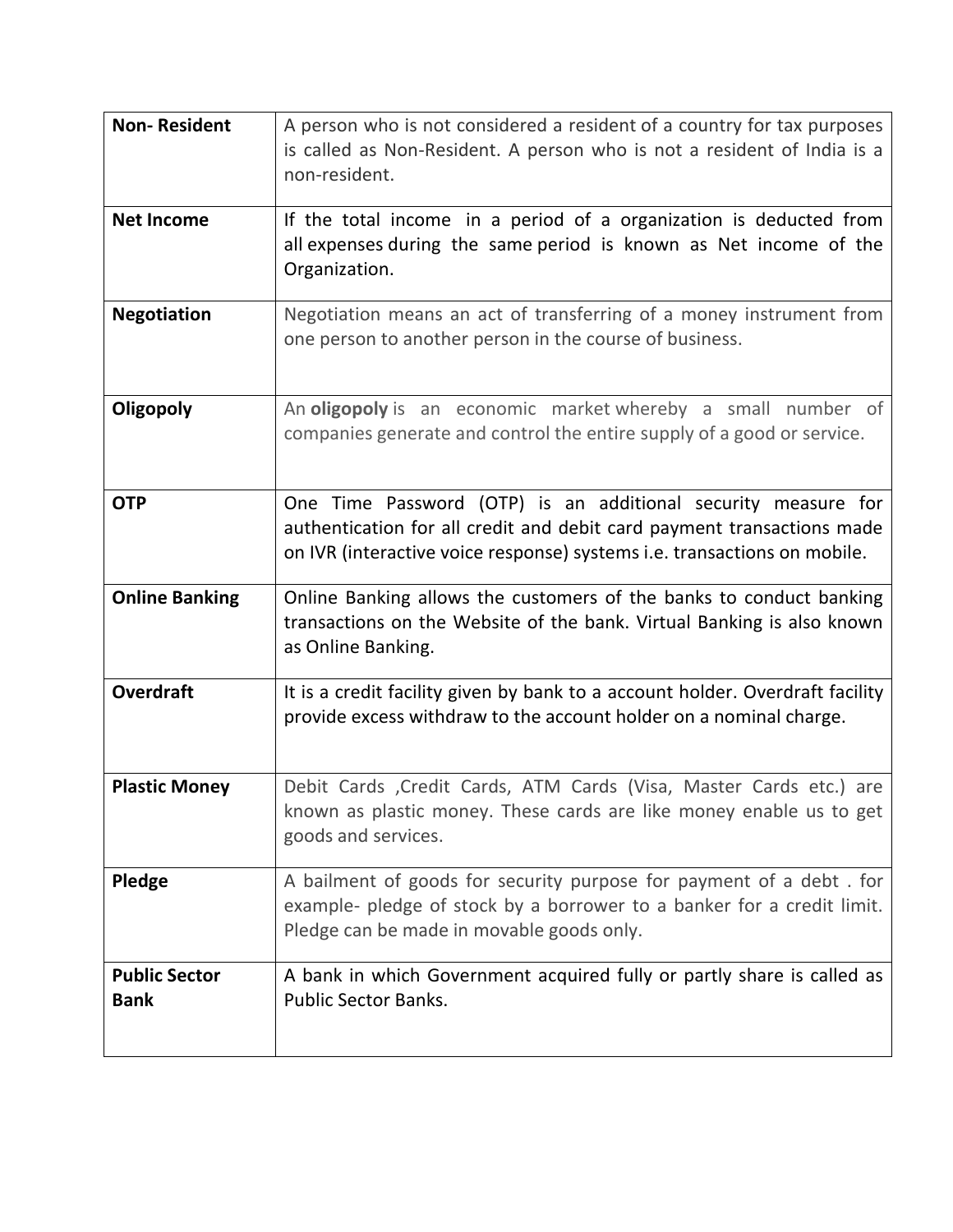| Payee                                                    | Payee is the person whom money is paid is known as payee.                                                                                                                                                                                              |
|----------------------------------------------------------|--------------------------------------------------------------------------------------------------------------------------------------------------------------------------------------------------------------------------------------------------------|
| <b>PPF</b>                                               | Public Provident Fund (PPF) scheme is a popular long term investment.<br>PPF offers attractive interest rates. Investors can invest minimum Rs.<br>500 to maximum Rs. 1,50,000 in one financial year.                                                  |
| Payer                                                    | The person whose name is written on the document who has to pay to<br>the holder is known as payer.                                                                                                                                                    |
| Personal<br><b>Identification</b><br><b>Number (PIN)</b> | Personal Identification Number is a number which an ATM card holder<br>has to used in before he is authorized to do any banking transaction. PIN<br>is used for security purpose.                                                                      |
| <b>Prime Lending</b><br>Rate (PLR)                       | The rate of interest at which bank lends to their special customers is<br>known as Prime Lending Rate. Generally PLR is less than the normal rate<br>of interest.                                                                                      |
| <b>Promissory Note</b>                                   | A signed, written and unconditional promise by one party to another<br>party that commits the maker to pay a specified amount on a fixed or a<br>determinable date. Promissory notes are negotiable instruments                                        |
| <b>Repo Rate</b>                                         | Repo rate is the interest rate which is charged by RBI when RBI lends<br>money to commercial bank for short period of time.                                                                                                                            |
| <b>Return on capital</b>                                 | Return on capital is a profitability ratio. Return on capital indicates<br>how effective a company is at turning capital into profits.                                                                                                                 |
| <b>Returns</b>                                           | In economic a profit from investment is termed as returns.                                                                                                                                                                                             |
| <b>Recurring</b><br>Deposits (R.D.)                      | Recurring Deposit is a special type of deposit account which enables a<br>customer to save by paying into the account an agreed fixed sum of<br>money monthly over a stipulated period. The deposits in this type of<br>account earn compound interest |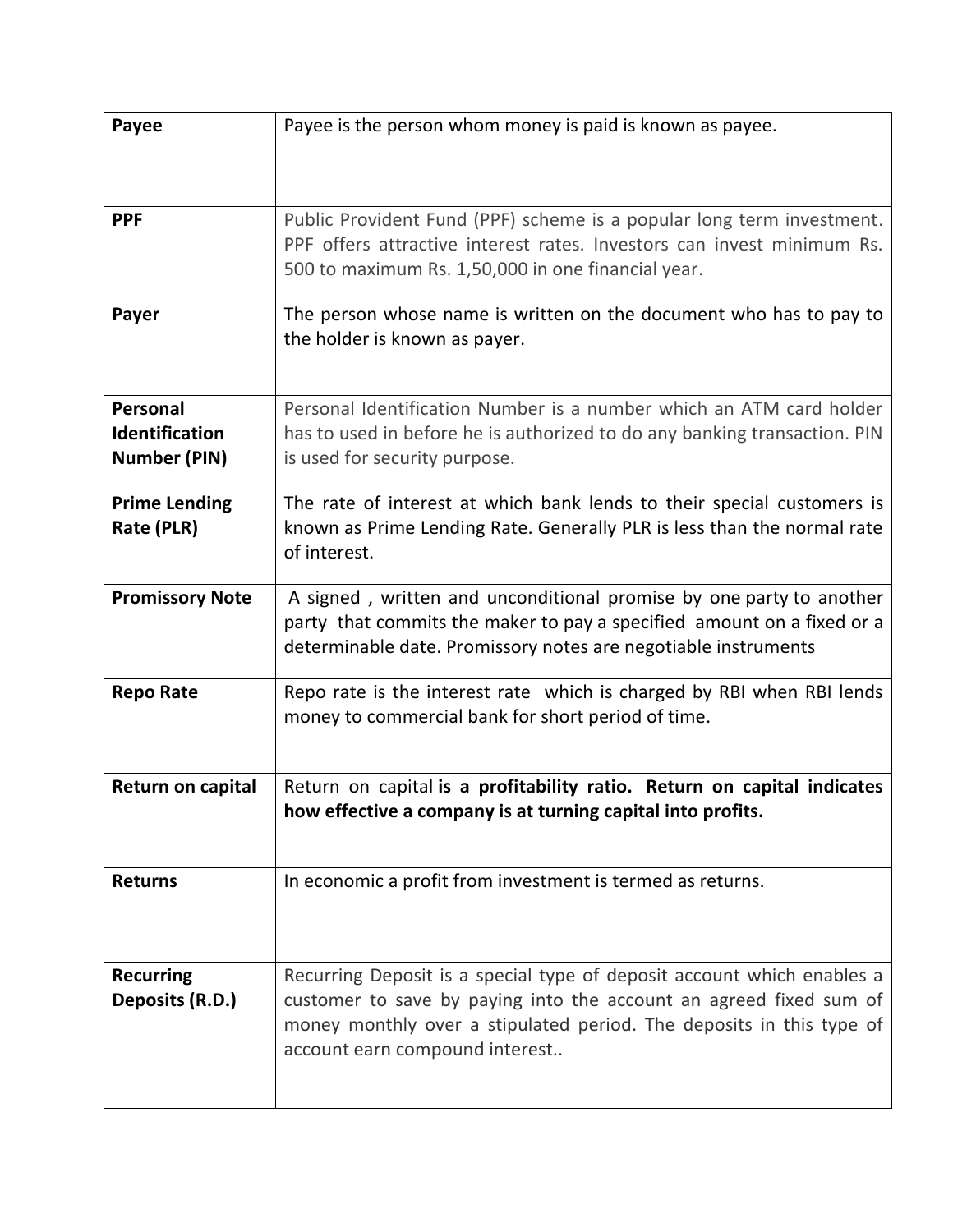| <b>RTGS</b>                          | The acronym 'RTGS' stands for Real Time Gross Settlement, which can be<br>defined as the real-time settlement of funds transfers. The minimum<br>amount to be remitted through RTGS is `2 lakh. There is no upper limit<br>for RTGS transactions.                         |
|--------------------------------------|---------------------------------------------------------------------------------------------------------------------------------------------------------------------------------------------------------------------------------------------------------------------------|
| Safe custody                         | When Customer keep their articles (like jewellery, boxes, wills,<br>debentures, shares etc.) with bank for keeping them safe is called safe<br>custody. Bank Charges some amount for safe custody.                                                                        |
| <b>Saving Bank</b><br><b>Account</b> | Saving account is used for personal purpose. It is not for Business<br>purpose. In Saving Account, Account Holder Get Nominal Interest. In<br>India all bank have facility to open a saving account.                                                                      |
| <b>Self Help Group</b><br>(SHG)      | SHG is a committee 10-20 people usually in village area mainly for the<br>purpose of deposits their savings into bank by their mutual agreement.<br>Small loan are given to members of SHG for fulfilling their business<br>needs if they want to start a small business. |
| <b>SWIFT</b>                         | <b>INTER-BANK</b><br><b>FINANCIAL</b><br><b>SOCIETY</b><br><b>FOR</b><br>WORLD-WIDE<br>TELECOMMUNICATION (SWIFT) is international computerized<br>telecommunication network. India became a SWIFT member in 1991.<br>Each bank is given a unique code by SWIFT.           |
| Sarfaesi Act                         | The Securitisation and Reconstruction of Financial Assets<br>and<br>Enforcement of Security Interest Act, 2002 (Sarfaesi Act) allows banks<br>to auction properties when borrowers fail to repay their loans. It<br>enables banks to reduce their non-performing assets.  |
| <b>Sovereign Gold</b><br><b>Bond</b> | Sovereign Gold Bond is a Government security issued by Reserve Bank<br>of India On the behalf of Government of India. SCBs are substitutes for<br>holding physical gold. Investors gets market value of gold at the time of<br>maturity and periodical interest.          |
| <b>Security</b>                      | These are the financing and investing instrument of the organization.<br>Securities can be bought and sold in the stock market . shares,<br>debentures, bonds, warrants are the types of securities.                                                                      |
| <b>Smart Cards</b>                   | Smart card is a plastic card with embedded microprocessor. Smarts<br>cards are used to perform various types of financial transactions.                                                                                                                                   |
| <b>Teller</b>                        | Teller is bank employee, who provide several types of banking services<br>to the customers of the bank.                                                                                                                                                                   |